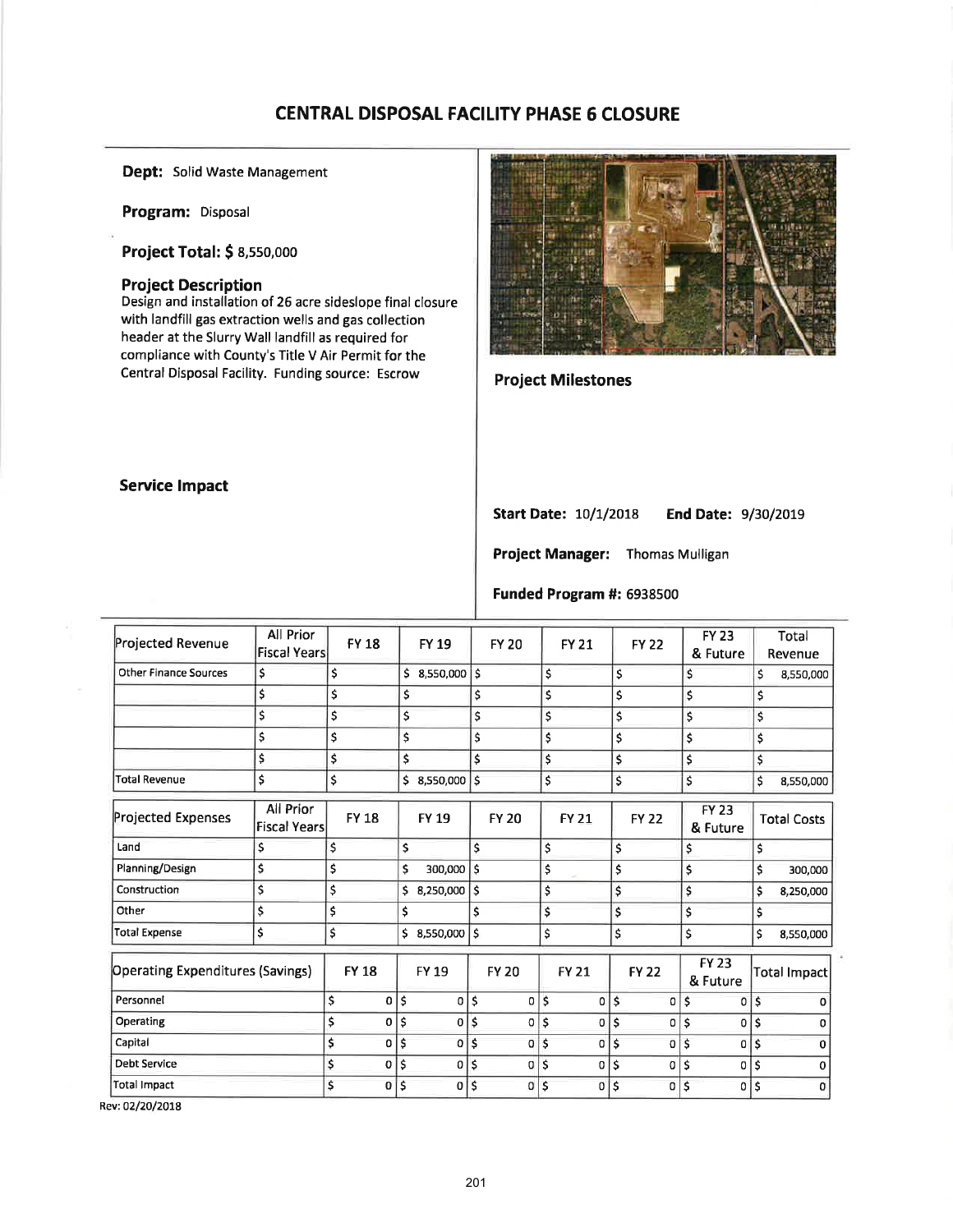## u.s. 192 S|TE

Dept: Solid Waste Management

Program: Disposal

Project Total: \$ 3t,893,368

#### Project Description

The Sarno Road landfill will reach its final capacity, and therefore additional landfill space is needed to service the south County areas. The initial phase of the US Hwy 192 solid waste management facility will be to construct a Class lll landfill disposal unit and ancillary facilities including US Hwy 192 turn lanes, entrance road, scale house, internal access roads, stormwater management facilities and yard waste area.

#### Service lmpact

Project will allow for more landfill space in the south county areas.



Project Milestones

Start Date: 10/01/2004 End Date: 9/30/2021

Project Manager: Debbie Lugar

Funded Program #: 6567501

| Projected Revenue                       | All Prior<br><b>Fiscal Years</b> |     | <b>FY 18</b> |     | <b>FY 19</b> |                    | <b>FY 20</b>   |    | <b>FY 21</b>    |              | <b>FY 22</b> |            | <b>FY 23</b><br>& Future |    | Total<br>Revenue    |
|-----------------------------------------|----------------------------------|-----|--------------|-----|--------------|--------------------|----------------|----|-----------------|--------------|--------------|------------|--------------------------|----|---------------------|
| Assessments                             | Ś<br>8,713,662                   |     | \$1,000,000  |     | 5 1,200,000  | 5                  | $1,200,000$ \$ |    | 800,000 \$      |              |              | \$         |                          | Ś  | 12,913,662          |
| <b>Impact Fees</b>                      | Ś<br>379,706                     | \$  | 1,000,000    | \$  | 2,200,000    | Ś                  | 200,000        | Ś  | 200,000         | Ś            |              | \$         |                          | \$ | 3,979,706           |
| <b>Other Finance Sources</b>            | \$                               | \$  |              | \$  |              |                    | \$13,000,000   | Ś. | 2,000,000       | \$           |              | \$         |                          | Ś  | 15,000,000          |
|                                         | \$                               | \$  |              | \$  |              | \$                 |                | \$ |                 | \$           |              | \$         |                          | \$ |                     |
|                                         | \$                               | Ś.  |              | \$  |              | Ś                  |                | Ś  |                 | \$           |              | \$         |                          | \$ |                     |
| <b>Total Revenue</b>                    | Ś<br>9,093,368                   | \$. | 2,000,000    | '\$ | 3,400,000    |                    | \$14,400,000   | Ś. | 3,000,000       | $\mathsf{s}$ |              | \$         |                          | \$ | 31,893,368          |
| <b>Projected Expenses</b>               | All Prior<br><b>Fiscal Years</b> |     | <b>FY 18</b> |     | <b>FY 19</b> |                    | <b>FY 20</b>   |    | <b>FY 21</b>    |              | <b>FY 22</b> |            | <b>FY 23</b><br>& Future |    | <b>Total Costs</b>  |
| Land                                    | Ś                                | \$  |              | \$  |              | \$                 |                | \$ |                 | \$           |              | \$         |                          | \$ |                     |
| Planning/Design                         | \$<br>4,723,164                  | Ś   | 350,000      | \$  | 1,500,000    | Ś                  | 330,000        | Ś  |                 | Ś            |              | \$         |                          | \$ | 6,903,164           |
| Construction                            | \$<br>4,170,204                  | Ś   |              | \$  | 9,000,000    | \$                 | 9,900,000      | \$ | 1,720,000       | \$           |              | \$         |                          | \$ | 24,790,204          |
| Other                                   | \$<br>200,000                    | Ś   |              | \$  |              | \$                 |                | \$ |                 | \$           |              | \$         |                          | \$ | 200,000             |
| <b>Total Expense</b>                    | 9,093,368<br>Ŝ                   | Ś   | 350,000      |     | \$10,500,000 |                    | \$10,230,000   |    | $$1,720,000$ \$ |              |              | \$         |                          | \$ | 31,893,368          |
| <b>Operating Expenditures (Savings)</b> |                                  |     | <b>FY 18</b> |     | <b>FY 19</b> |                    | <b>FY 20</b>   |    | <b>FY 21</b>    |              | <b>FY 22</b> |            | <b>FY 23</b><br>& Future |    | <b>Total Impact</b> |
| Personnel                               |                                  | \$  | 0            | \$  | $\sigma$     | $\mathsf{\hat{S}}$ | 0              | \$ | 0               | \$           | 0            | \$         | 0                        | Ś  | 0                   |
| Operating                               |                                  | \$  | 0            | \$  | 0            | Ś                  | 0              | \$ | o               | \$           | 0            | \$         | 0                        | Ś  | $\Omega$            |
| Capital                                 |                                  | \$  | 0            | \$  | $\mathbf 0$  | \$                 | 0              | \$ | 0               | \$           | 0            | \$         | 0                        | \$ | $\Omega$            |
| <b>Debt Service</b>                     |                                  | \$  | 0            | \$  | 0            | \$                 | 0              | \$ | 0               | \$           | 0            | $\ddot{s}$ | 0                        | Ś  | $\Omega$            |
| <b>Total Impact</b>                     |                                  | \$  | $\mathbf 0$  | \$  | 0            | \$                 | 0              | \$ | 0               | \$           | 0            | \$         | 0                        | Ŝ  | $\Omega$            |
|                                         |                                  |     |              |     |              |                    |                |    |                 |              |              |            |                          |    |                     |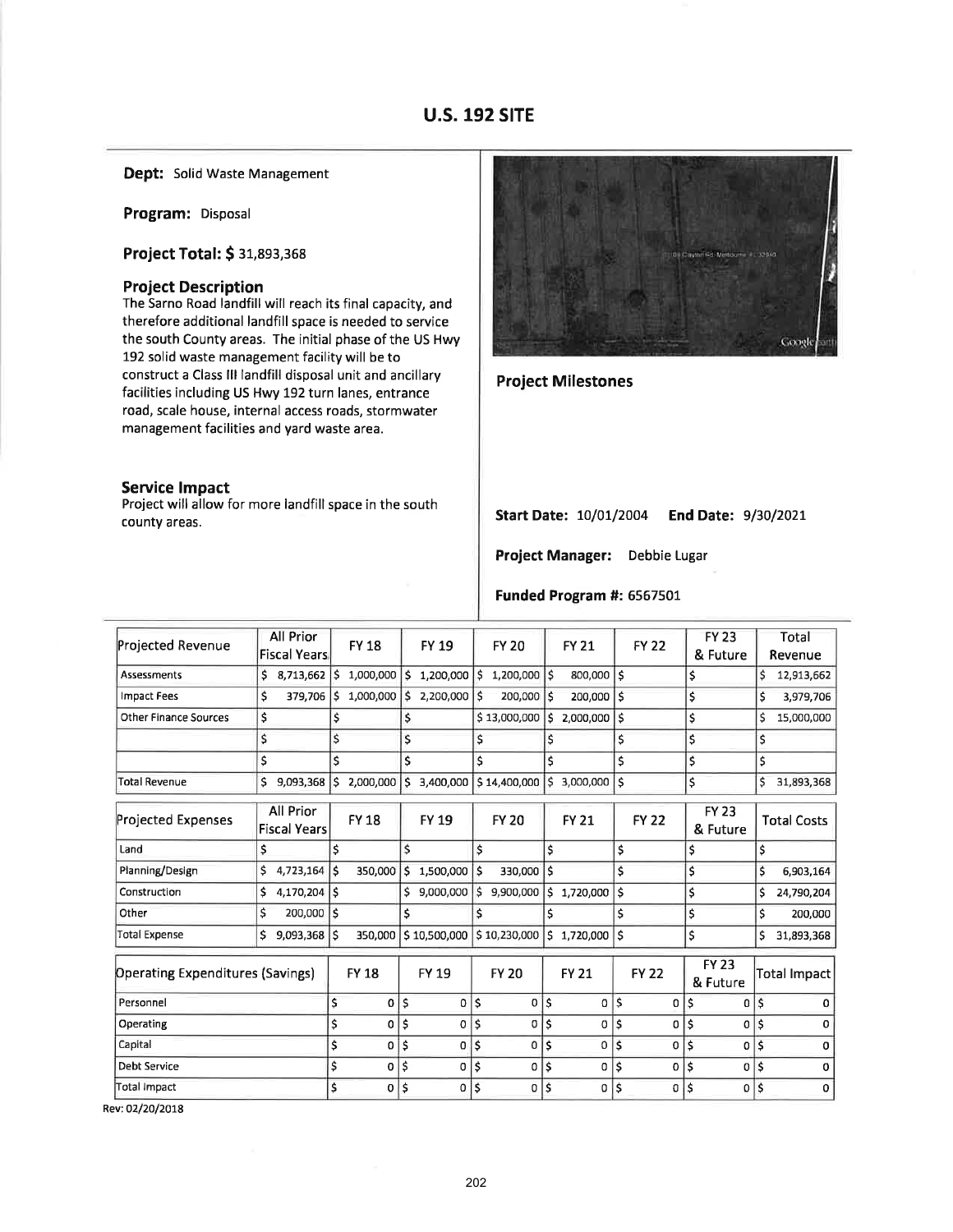## **TITUSVILLE TRANSFER STATION**

Dept: Solid Waste Management

Program: Disposal

**Project Total: \$4,500,000** 

#### **Project Description**

Replace the current Titusville Transfer Station on existing county owned site.



## **Project Milestones**

#### **Service Impact**

The aging of the Titusville Transfer Station is such that a replacement of the facility is necessary. The cost to maintain and renovate existing facility is cost prohibitive. This project will provide Solid Waste the ability to enhance the citizens, haulers, and the City of Titusville access to the transfer station.

**Start Date: 10/1/2017** End Date: 9/30/2020

Project Manager: Euripides Rodriguez

#### Funded Program #: 6525101

| Projected Revenue                | All Prior<br><b>Fiscal Years</b> | <b>FY 18</b>       | FY 19              |                    | <b>FY 20</b>   |    | <b>FY 21</b> | <b>FY 22</b> | <b>FY 23</b><br>& Future | Total<br>Revenue    |
|----------------------------------|----------------------------------|--------------------|--------------------|--------------------|----------------|----|--------------|--------------|--------------------------|---------------------|
| <b>Assessments</b>               | \$                               | \$                 | \$3,150,000        | l\$                |                | \$ |              | \$           | \$                       | \$<br>3,150,000     |
| <b>Impact Fees</b>               | \$                               | \$<br>150,000      | $$1,200,000$ \$    |                    |                | \$ |              | \$           | \$                       | \$<br>1,350,000     |
|                                  | \$                               | \$                 | \$                 | \$                 |                | \$ |              | \$           | \$                       | \$                  |
|                                  | \$                               | \$                 | \$                 | \$                 |                | \$ |              | \$           | \$                       | \$                  |
|                                  | \$                               | \$                 | \$                 | \$                 |                | \$ |              | \$           | \$                       | \$                  |
| <b>Total Revenue</b>             | \$                               | \$<br>150,000      | \$<br>4,350,000    | \$                 |                | \$ |              | \$           | \$                       | \$<br>4,500,000     |
| <b>Projected Expenses</b>        | All Prior<br><b>Fiscal Years</b> | <b>FY 18</b>       | <b>FY 19</b>       |                    | <b>FY 20</b>   |    | <b>FY 21</b> | <b>FY 22</b> | <b>FY 23</b><br>& Future | <b>Total Costs</b>  |
| Land                             | \$                               | \$                 | \$                 | \$                 |                | \$ |              | \$           | \$                       | \$                  |
| Planning/Design                  | \$                               | \$<br>150,000 \$   | 350,000            | $\mathsf{\$}$      |                | \$ |              | \$           | \$                       | \$<br>500,000       |
| Construction                     | \$                               | \$                 | \$<br>1,000,000    | \$                 | 3,000,000      | \$ |              | \$           | \$                       | \$<br>4,000,000     |
| Other                            | \$                               | \$                 | \$                 | Ś                  |                | Ś  |              | \$           | \$                       | \$                  |
| <b>Total Expense</b>             | \$                               | \$<br>150,000      | \$1,350,000        | \$                 | $3,000,000$ \$ |    |              | \$           | \$                       | \$<br>4,500,000     |
| Operating Expenditures (Savings) |                                  | <b>FY 18</b>       | <b>FY 19</b>       |                    | <b>FY 20</b>   |    | <b>FY 21</b> | <b>FY 22</b> | <b>FY 23</b><br>& Future | <b>Total Impact</b> |
| Personnel                        |                                  | \$<br>0            | \$<br>0            | \$                 | 0              | \$ | 0            | \$<br>0      | \$<br>0                  | \$<br>$\Omega$      |
| Operating                        |                                  | \$<br>$\mathbf{0}$ | \$<br>0            | $\mathsf{\hat{S}}$ | 0              | \$ | 0            | \$<br>0      | \$<br>0                  | \$<br>0             |
| Capital                          |                                  | \$<br>$\mathbf{0}$ | \$<br>$\mathbf{0}$ | \$                 | 0              | Ś  | $\mathbf o$  | \$<br>0      | \$<br>0                  | \$<br>$\Omega$      |
| <b>Debt Service</b>              |                                  | \$<br>0            | \$<br>0            | Ś                  | 0              | \$ | 0            | \$<br>0      | \$<br>0                  | \$<br>0             |
| Total Impact                     |                                  | \$<br>0            | \$<br>0            | Ś                  | 0              | \$ | 0            | \$<br>0      | \$<br>0                  | \$<br>0             |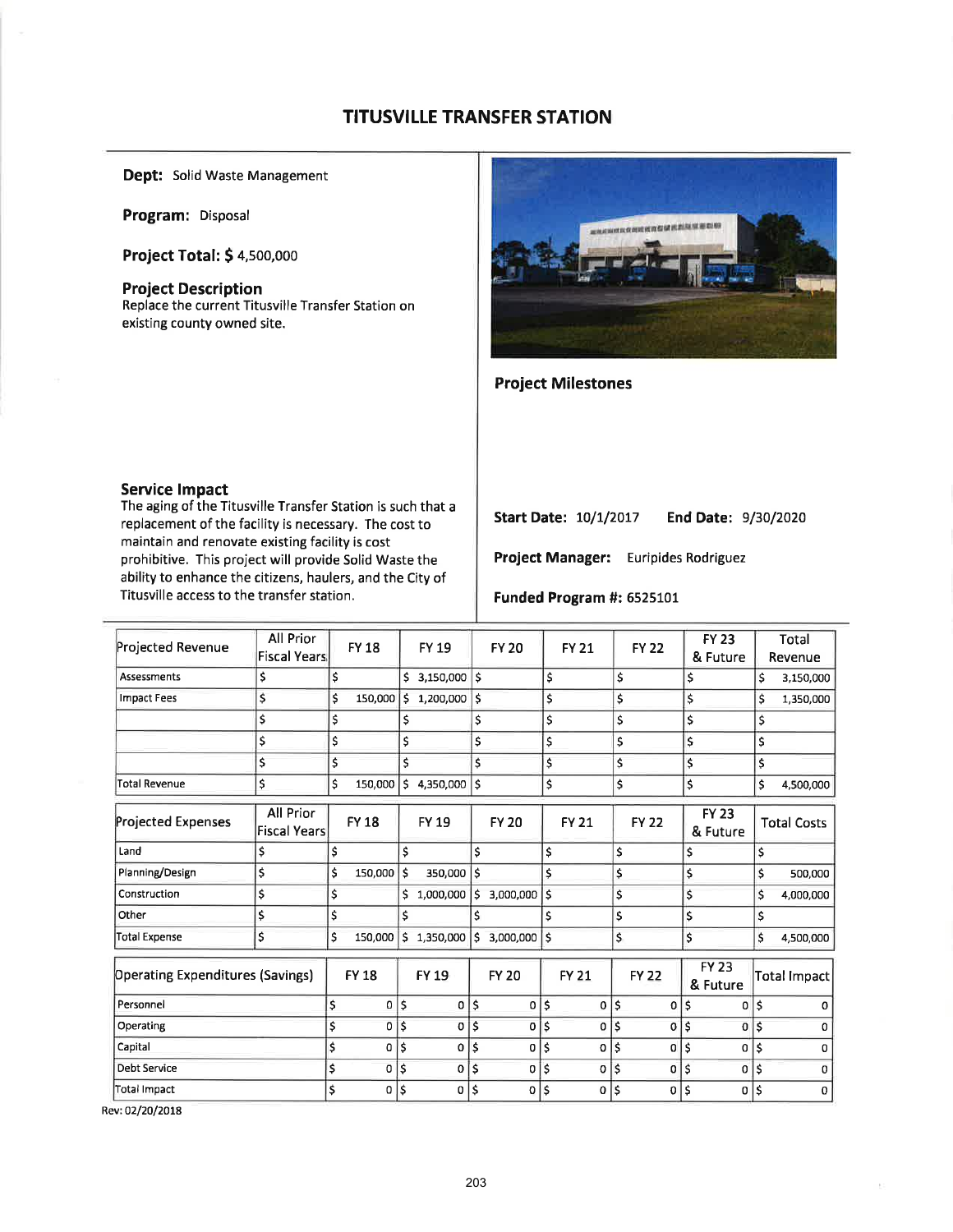# **MOCKINGBIRD WAY MULCHING FACILITY EXPANSION**

Dept: Solid Waste Management

Program: Disposal

**Project Total: \$ 825,000** 

## **Project Description**

Expansion of Mockingbird Way Mulching Facility is necessary to accommodate yard waste volumes generated in the north service area. Currently the 15 acre operations area is not adequate. An assessment of acreage requirements to manage debris efficiently and a revised site plan are necessary to determine whether expansion on existing property is feasible with regard to minimizing wetland impacts and required mitigation, along with modification of the stormwater system.

## **Service Impact**

Allow the continued acceptance of all yard waste and white goods generated in the north service area.



**Project Milestones** 

Start Date: 10/01/2018 End Date: 9/30/2020

Project Manager: Dave Trafton

#### Funded Program #: 6938104

| Projected Revenue                       | All Prior<br><b>Fiscal Years</b> | <b>FY 18</b>   | <b>FY 19</b>       |    | <b>FY 20</b> |                    | <b>FY 21</b> | <b>FY 22</b>   |    | <b>FY 23</b><br>& Future |    | <b>Total</b><br>Revenue |
|-----------------------------------------|----------------------------------|----------------|--------------------|----|--------------|--------------------|--------------|----------------|----|--------------------------|----|-------------------------|
| <b>Assessments</b>                      | \$                               | \$             | \$<br>$100,000$ \$ |    | 675,000 \$   |                    |              | \$             | \$ |                          | \$ | 775,000                 |
| <b>Impact Fees</b>                      | \$                               | \$             | \$<br>25,000       | ١ś | 25,000       | \$                 |              | \$             | \$ |                          | \$ | 50,000                  |
|                                         | \$                               | \$             | \$                 | \$ |              | \$                 |              | \$             | \$ |                          | \$ |                         |
|                                         | \$                               | \$             | \$                 | \$ |              | \$                 |              | \$             | \$ |                          | \$ |                         |
|                                         | \$                               | \$             | \$                 | \$ |              | \$                 |              | \$             | \$ |                          | \$ |                         |
| <b>Total Revenue</b>                    | \$                               | \$             | \$<br>125,000      | \$ | 700,000      | Ś                  |              | \$             | \$ |                          | \$ | 825,000                 |
| Projected Expenses                      | All Prior<br><b>Fiscal Years</b> | <b>FY 18</b>   | <b>FY 19</b>       |    | <b>FY 20</b> |                    | <b>FY 21</b> | <b>FY 22</b>   |    | <b>FY 23</b><br>& Future |    | <b>Total Costs</b>      |
| Land                                    | \$                               | \$             | \$                 | \$ |              | \$                 |              | \$             | \$ |                          | \$ |                         |
| Planning/Design                         | \$                               | \$             | \$<br>125,000      | \$ | 200,000      | l s                |              | \$             | \$ |                          | \$ | 325,000                 |
| Construction                            | \$                               | \$             | \$                 | \$ | 500,000      | $\mathsf{\hat{S}}$ |              | \$             | \$ |                          | \$ | 500,000                 |
| Other                                   | \$                               | \$             | \$                 | \$ |              | Ś                  |              | \$             | \$ |                          | \$ |                         |
| <b>Total Expense</b>                    | \$                               | \$             | \$<br>$125,000$ \$ |    | 700,000 \$   |                    |              | \$             | \$ |                          | \$ | 825,000                 |
| <b>Operating Expenditures (Savings)</b> |                                  | <b>FY 18</b>   | FY 19              |    | <b>FY 20</b> |                    | <b>FY 21</b> | <b>FY 22</b>   |    | <b>FY 23</b><br>& Future |    | Total Impact            |
| Personnel                               |                                  | \$<br>0        | \$<br>0            | \$ | 0            | \$                 | $\mathbf{0}$ | \$<br>0        | \$ | 0                        | \$ | $\Omega$                |
| Operating                               |                                  | \$<br>0        | \$<br>0            | Ś  | 0            | \$                 | 0            | \$<br>0        | Ś  | 0                        | Ś  | n                       |
| Capital                                 |                                  | \$<br>O        | \$<br>$\mathbf{0}$ | \$ | O            | \$                 | $\mathbf{0}$ | \$<br>$\Omega$ | \$ | 0                        | \$ | n                       |
| <b>Debt Service</b>                     |                                  | \$<br>$\Omega$ | \$<br>٥I           | Ś  | 0            | \$                 | 0            | \$<br>$\Omega$ | \$ | 0                        | Ś  | n                       |
| Total Impact                            |                                  | \$<br>0        | \$<br>0            | Ś  | 0            | \$                 | O            | \$<br>0        | \$ | $\mathbf 0$              | \$ | 0                       |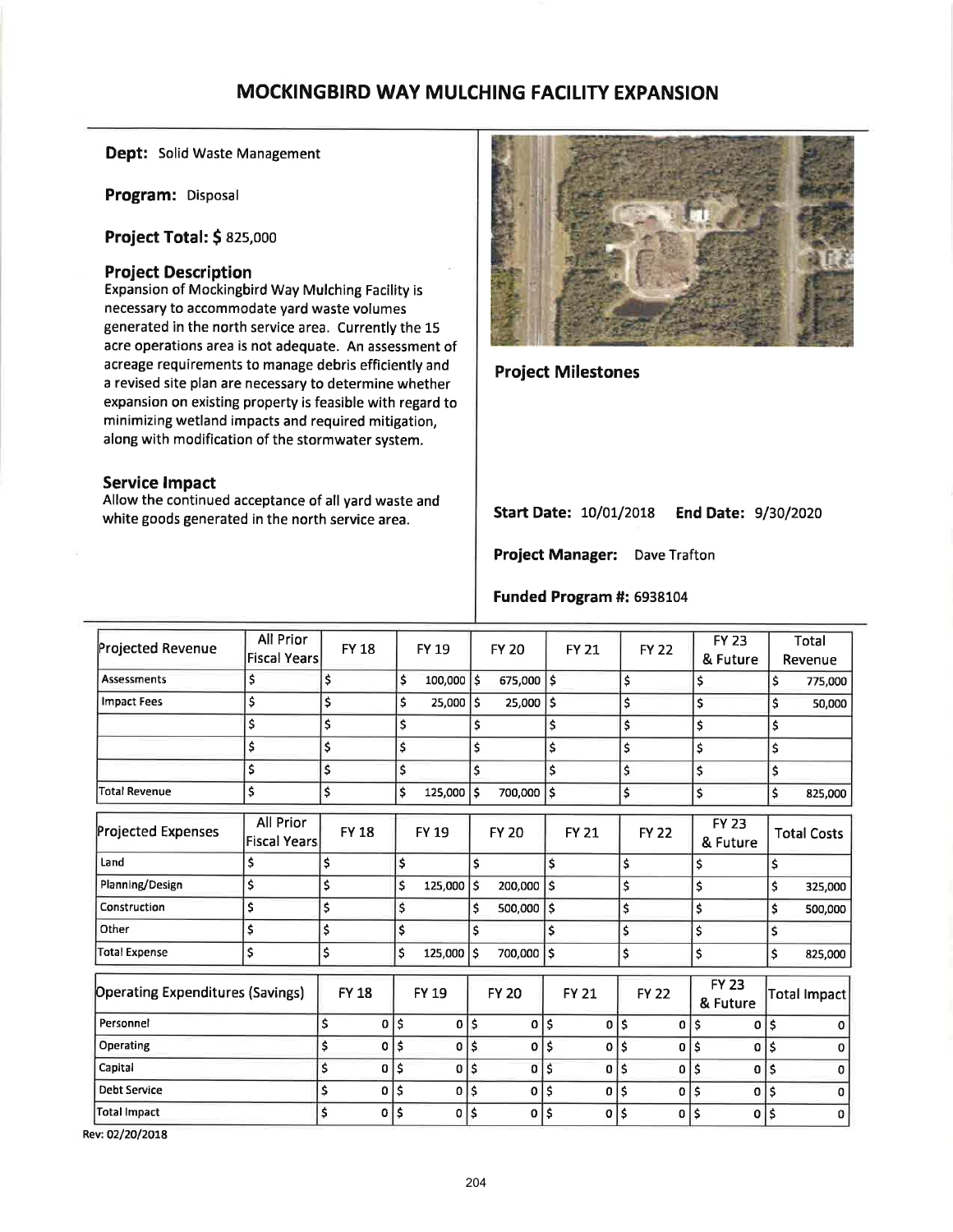# MULTI-USE EDUCATION PAVILION/STORMWATER SYSTEM

 $\overline{a}$ 

Dept: Solid Waste Management

Program: Disposal

Project Total: \$ zso,ooo

#### Project Description

Construction of a multi-use education pavilion/ classroom and stormwater system. With an increased interest in landfill operations, recycling and reuse by the public. Construction would the pavilion and restroom for our recycling education program visitors.



## Project Milestones

#### Service lmpact

Start Date: 10/1/2018 End Date: 9/30/2019

Project Manager: Dave Trafton

### Funded Program #: 6519402

| Projected Revenue                       | All Prior<br><b>Fiscal Years</b> |    | <b>FY 18</b>   |                    | <b>FY 19</b> |                         | <b>FY 20</b> |    | <b>FY 21</b>   | <b>FY 22</b>      |    | <b>FY 23</b><br>& Future |    | Total<br>Revenue   |
|-----------------------------------------|----------------------------------|----|----------------|--------------------|--------------|-------------------------|--------------|----|----------------|-------------------|----|--------------------------|----|--------------------|
| Assessments                             | \$                               | \$ |                | \$                 | 511,000 \$   |                         |              | \$ |                | \$                |    | \$                       | \$ | 511,000            |
| <b>Impact Fees</b>                      | \$                               | \$ |                | \$                 | 219,000      | \$                      |              | \$ |                | \$                |    | \$                       | \$ | 219,000            |
|                                         | \$                               | \$ |                | \$                 |              | \$                      |              | \$ |                | \$                |    | \$                       | \$ |                    |
|                                         | \$                               | \$ |                | \$                 |              | \$                      |              | \$ |                | \$                |    | \$                       | \$ |                    |
|                                         | \$                               | \$ |                | \$                 |              | \$                      |              | \$ |                | \$                |    | \$                       | \$ |                    |
| <b>Total Revenue</b>                    | \$                               | \$ |                | \$                 | 730,000      | $\overline{\mathsf{s}}$ |              | \$ |                | \$                |    | \$                       | \$ | 730,000            |
| Projected Expenses                      | All Prior<br><b>Fiscal Years</b> |    | <b>FY 18</b>   |                    | <b>FY 19</b> |                         | <b>FY 20</b> |    | <b>FY 21</b>   | <b>FY 22</b>      |    | <b>FY 23</b><br>& Future |    | <b>Total Costs</b> |
| Land                                    | \$                               | \$ |                | \$                 |              | $\overline{\mathsf{S}}$ |              | \$ |                | \$                |    | \$                       | \$ |                    |
| Planning/Design                         | \$                               | \$ |                | \$                 | 120,000      | \$                      |              | \$ |                | \$                |    | Ś                        | \$ | 120,000            |
| Construction                            | \$                               | \$ |                | \$                 |              | \$                      | 610,000      | \$ |                | \$                |    | \$                       | \$ | 610,000            |
| Other                                   | \$                               | \$ |                | \$                 |              | \$                      |              | \$ |                | \$                |    | \$                       | \$ |                    |
| <b>Total Expense</b>                    | \$                               | \$ |                | \$                 | 120,000      | \$                      | 610,000      | Ś  |                | \$                |    | \$                       | \$ | 730,000            |
| <b>Operating Expenditures (Savings)</b> |                                  |    | <b>FY 18</b>   |                    | FY 19        |                         | <b>FY 20</b> |    | <b>FY 21</b>   | <b>FY 22</b>      |    | <b>FY 23</b><br>& Future |    | Total Impact       |
| Personnel                               |                                  | \$ | 0              | ١\$                | 0            | \$                      | 0            | \$ | $\overline{0}$ | \$<br>$\mathbf 0$ | \$ | $\overline{0}$           | \$ | O                  |
| Operating                               |                                  | \$ | 0              | \$                 | $\mathbf{0}$ | Ś                       | 0            | Ś  | $\overline{0}$ | \$<br>0           | Ś  | $\Omega$                 | \$ | O                  |
| Capital                                 |                                  | Ś  | 0              | $\ddot{s}$         | 0            | \$                      | 0            | \$ | 0              | \$<br>0           | \$ | 0                        | \$ | n                  |
| <b>Debt Service</b>                     |                                  | \$ | 0              | \$                 | 0            | \$                      | 0            | \$ | 0              | \$<br>0           | \$ | 0                        | \$ | 0                  |
| Total Impact                            |                                  | \$ | $\overline{0}$ | $\mathsf{\hat{S}}$ | 0            | \$                      | 0            | \$ | $\Omega$       | \$<br>0           | \$ | $\overline{0}$           | \$ | 0                  |
|                                         |                                  |    |                |                    |              |                         |              |    |                |                   |    |                          |    |                    |

Rev: 02/2O/2O78